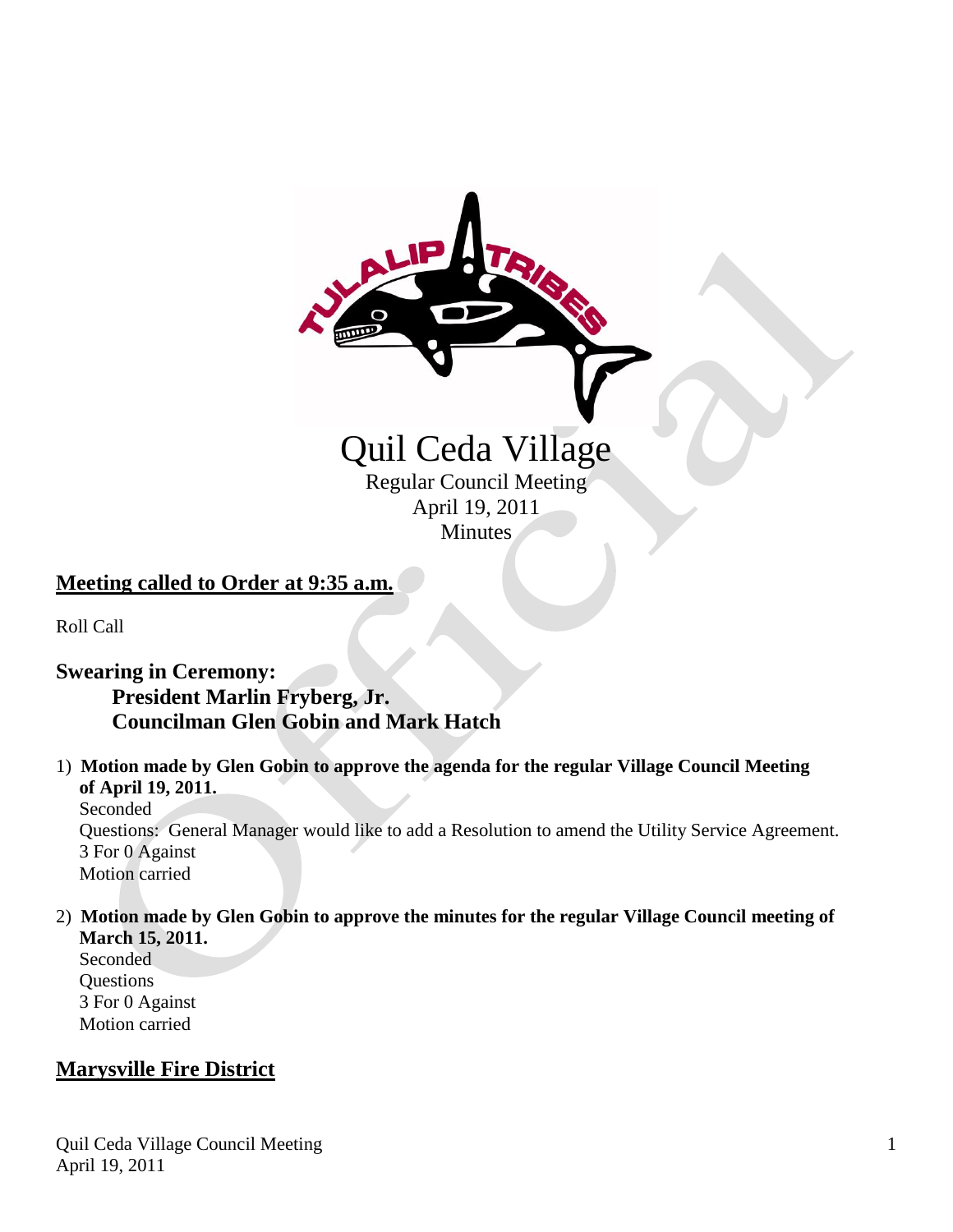## 3) First Quarter 2011 Fire District Report

Discussion: Asst. Chief Martin McFall presented first quarter 2011 report.

 114 calls, 50 of them resulted in transport. A training exercise was held at the Resort. Worked w/staff to develop safety plans. How does Quil Ceda Village compare to other cities? Quil Ceda is well kept and has new technology and infrastructure. What is BLS? It stands for Basic Life Support.

4) **Motion made by Glen Gobin to approve Resolution No. 2011-009 authorizing Addendum A to the Fire and Emergency Medical Service Agreement between Quil Ceda Village and the Marysville Fire District agreeing to the following additional terms and conditions:**

**Undeveloped/Unimproved Properties located within the Service Area as depicted in Exhibit A and Exhibit B of the Agreement shall be the responsibility of the Tribes and the Bureau of Indian Affairs.**

**Both parties agree that the Fire District is not responsible for providing fire suppression services to undeveloped properties.**

Seconded

 Questions: The change is for areas the fire district will not be able to cover. This is a clarification of the areas the Fire District is able to service and what the BIA will cover. There is some concern with how a fire would be dealt with in the forested areas. The BIA contracts with the State Department of Natural Resources.

 3 For 0 Against Motion carried

# **Law Enforcement**

5) March Police Report

 Discussion: Deputy Chief Echevarria, Chief Goss, Glen Gobin Report handed out for April police calls within Quil Ceda Village.

# **Economic Development**

## 6) Re-channelization of Quil Ceda Boulevard

 Discussion: Debbie Bray, Glen Gobin, Happy Longfellow, Marlin Fryberg, Jr., Chief Goss Staff wants Council to know that the project will take approximately 20 days and will be done in August. There will be a disruption in traffic during this time. There are approximately 50,000 car trips each day using this area of Quil Ceda Boulevard which has increased from the previous count of 39,000. Staff has looked at all road work in the area to minimize any hardship. The changes will improve pedestrian safety to cross the road. Flashing lights will be installed in the crosswalk road area. Again, this will enhance pedestrian safety. There will be some traffic issues. The crosswalk will need to take some time to construct. The wiring for the crosswalk will be placed underneath the road. The biggest obstacle is setup. Placing the concrete in will create additional cost. There are issues with painting the lines is also issue. Staff is looking for the review from the QCV council at this time. Traffic flow has been evaluated. The pharmacy access should not be impacted. If the Tribes decide to develop office areas, a sidewalk will need to be considered at this time. Move forward with lighting. Eliminating the left turn will improve the safety of the crosswalk.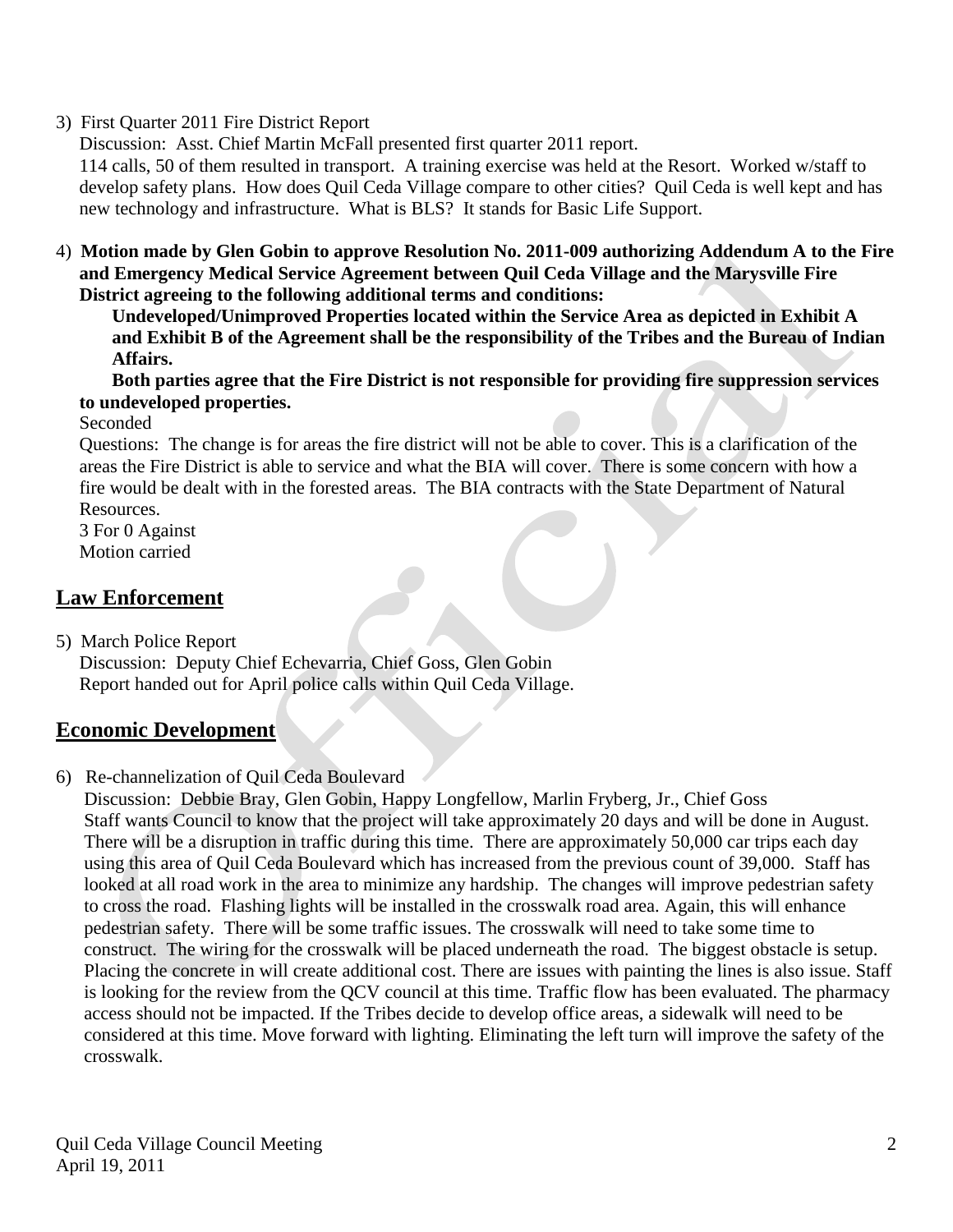### 7) McDonalds Signage

### Discussion: Deb Bray, Glen Gobin

 Staff took photos of signage. McDonald's would like to place their golden arches within Quil Ceda Village McDonald's will need to review their contract and put in a signage proposal to Community Development for review.

- 8) Railroad Bridge I-5 Hard lid Off the record
- 9) Marine Drive Fueling Station Project
	- Project Schedule Update
	- RFP Process
	- Fuel Supply Agreement update
	- Signage Upgrades at the 116<sup>th</sup> Street Chevron Handout

Discussion: Nick Gobin, Don Hatch, Glen Gobin, Marie Zackuse, Steve Gobin,

 RFP is out to bid. Interview process will be in May. Staff will be ready by June 1 for Board of Directors contract approval. Construction should start in July and be completed by November. This construction is for the gas pumps, kiosk and restrooms. Future expansion has been considered. The basic concept of the canopies for the gas pumps have been designed. This is a minimal investment with room for expansion.

The

 Tribe really needs to revisit its master plan and start developing towards our business. The council would like to thank the staff for the current master plan and the planning of the Quil Ceda Village. Staff will move forward. The Chevron would like to upgrade the signage at  $116<sup>th</sup>$ . The space below the signage has potential for more signage or it can be removed. Staff will bring more signage options to the Council

10) Joint Economic Development Summit Update

Discussion: Steve Gobin

 Quil Ceda Village and the cities of Marysville and Arlington are coordinating a North County Economic Development Summit. It will be held on May  $25<sup>th</sup>$  at the Tulalip Resort Casino.

## **Travel Report**

11) Out of State Travel for February

## **GM Contracts under \$50K**

12) Contracts under \$50,000

• Lawton Publications – Advertising Agreement

## **Budgets**

13) **Motion made by Glen Gobin to approve Resolution No. 2011-010 authorizing an increase in the Administration budget of \$23,000 to pay for printing of cigarette stamps**. Seconded

Question: There is a line item for this.